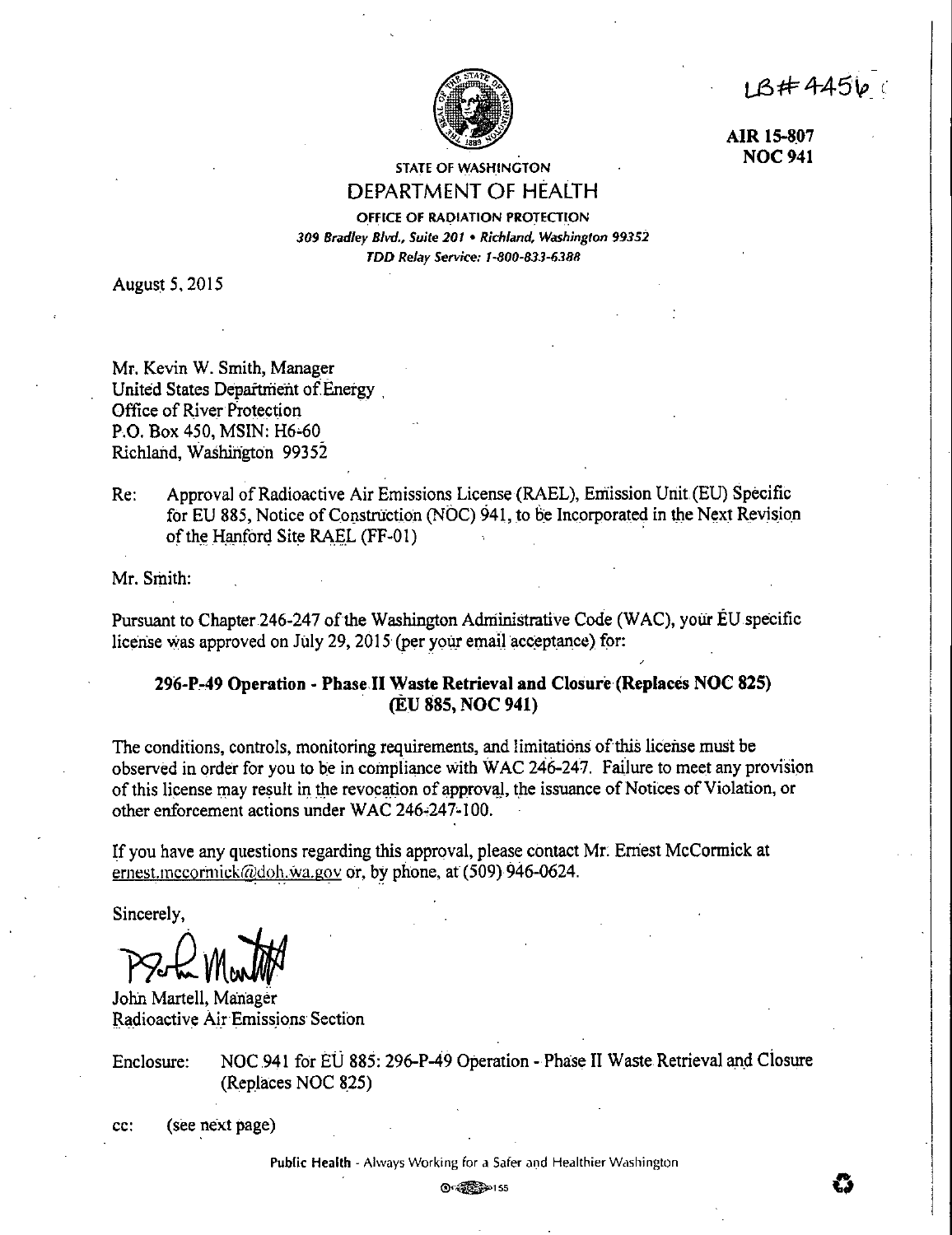Mr. Kevin W. Smith August.5, 2015 Page 2 of 2

cc: Ruth Allen, WRPS Matthew Barnett, PNNL Shawna Berven, WDOH Lucinda Borneman, WRPS Lee Bostic, BNI Dennis Bowser, USDOE-ORP Cl\_iffClark, USDOE-RL Jack Donnelly, WRPS Rick Engelmann, CHPRC Dennis Faulk, EPA Eric Faust, USDOE-RL Gary Fritz, MSA .Phil Gent, Ecology Robert Haggard, BNI Jessica Joyner, WRPS Reed Kaldor, MSA Paul Karschnia, CHPRC Ed MacA!ister; USDOE-RL Ernest McCormick, WDOH Valarie Peery, Ecology Maria Skorska, Ecology Bryan Trimberger, USDOE-ORP Randy Utley, WDOH Jeff Voogd, WRPS Joan Woolard, MSA' Davis Zhen, EPA Environmental Portal . RAES Tracking: Follow up to LB# 4441; RAES 850 and 15-53; NOC 941; EU 885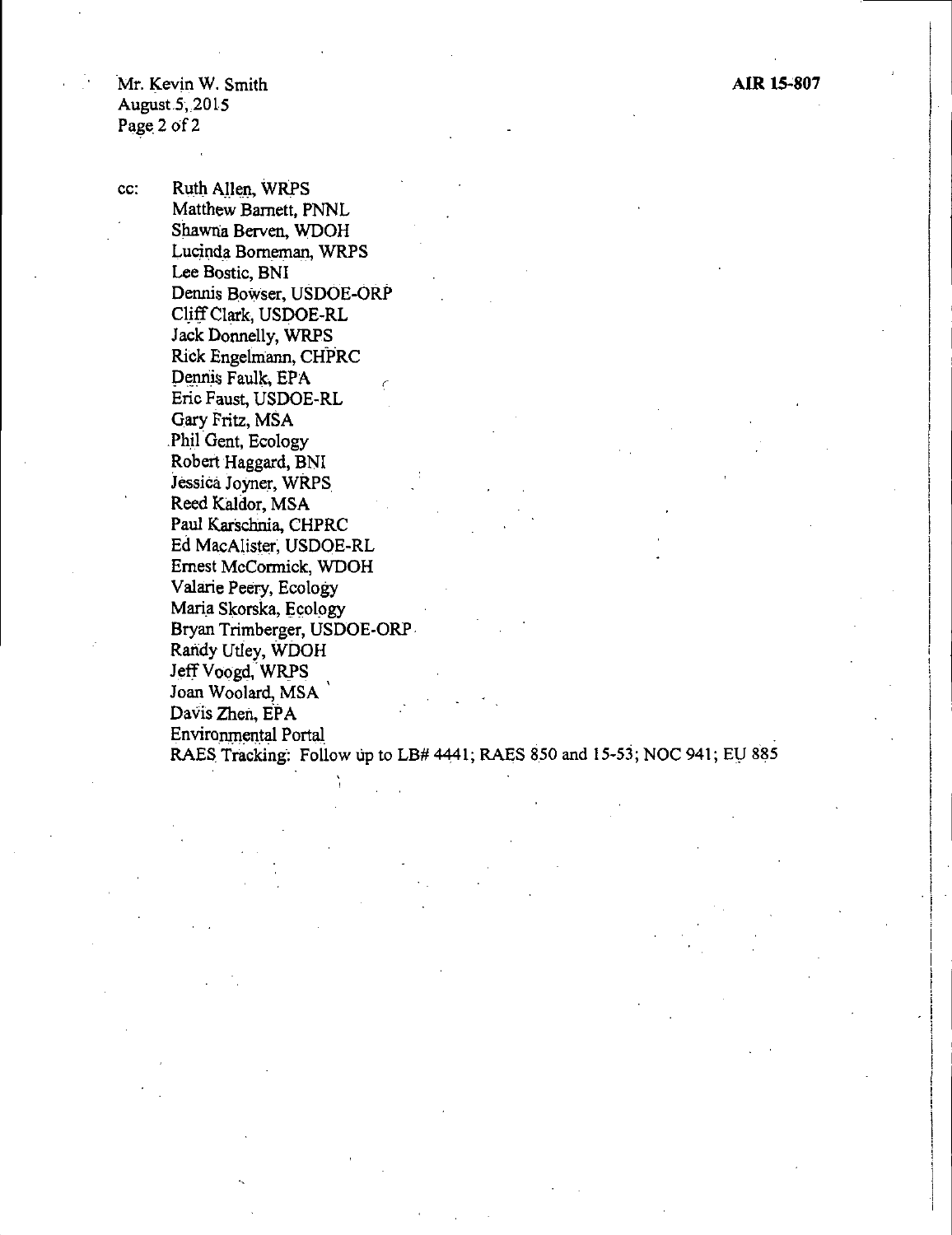### **Emission Unit ID: 885**

## 200 W-296P049-001

## 296-P-49

This is a MAJOR, ACTIVELY ventilated emission unit.

### **Tank Farms**

## **Emission Unit Information**

Stack Height: 50.00 ft.  $15.24$  m.

Stack Diameter 0.83 ft.  $0.25$  m. Average Stack Effluent Temperature: 90 degrees Fahrenheit. 32 degrees Celsius.

Average Stack ExhaustVelocity: 91.72 ft/second. 27.96 m/second,

WAC.246-247-040(3), 040(4) **Abatement Technology BARCT** 

state only enforceable: WAC 246-247-010(4), 040(5), 060(5).

| <b>Zone or Area</b> | <b>Abatement Technology</b>     | <b>Required # of Units</b> | <b>Additional Description</b>                              |
|---------------------|---------------------------------|----------------------------|------------------------------------------------------------|
|                     | Deentrainer                     |                            | Operational at all times, when<br>the exhauster is in use. |
|                     | Heater                          |                            | Operational at all times, when<br>the exhauster is in use. |
|                     | Prefilter                       |                            |                                                            |
|                     | <b>HEPA Filter Stages/Banks</b> | 2                          | In series. 2 filters per<br>stage/bank.                    |
|                     | Fan                             |                            | 3000 cfm                                                   |

## **Monitoring Requirements**

state enforceable: WAC 246-247-040(5), 060(5), and federally enforceable: 40 CFR 61 subpart H

| <b>Federal and State</b>                      | <b>Monitoring and Testing</b>       | <b>Radionuclides Requiring</b>                                    | <b>Sampling</b> |
|-----------------------------------------------|-------------------------------------|-------------------------------------------------------------------|-----------------|
| <b>Regulatory</b>                             | Requirements                        | <b>Measurement</b>                                                | Frequency       |
| 40 CFR 61.93(b)(4)(i)<br>& WAC 246-247-075(2) | 40 CFR 61, Appendix B<br>Method 114 | Sr-90, Cs-137, Am-241, Pu-<br>239/240, Total Alpha, Total<br>Beta | Continuous      |

## Sampling Requirements Record sample

### **Additional Requirements**

Additional monitoring or sampling requirements established by this License will be listed in the Conditions and Limitations section, if applicable.

Operational Status This emission unit, also known as POR126, is a skid/mobile type portable exhauster used to support tank farm operations, such as but not limited to, waste characterization, waste retrieval, decommissioning, deactivation, maintenance, and construction and operation support activities. The emission unit is a portable exhauster that operates intermittently.

## This Emission Unit has 1 active Notice(s) of Construction.

| <b>Project Title</b>                                                         |            | Approval # Date Approved NOC_ID |     |
|------------------------------------------------------------------------------|------------|---------------------------------|-----|
| 296-P-49 Operation - Phase II Waste Retrieval and Closure (Replaces NOC 825) | AIR 15-807 | 7/29/2015                       | 941 |

## Conditions (state only enforceable: WAC 246-247-040(5), 060(5) if not specified)

- The total abated emission limit for this Notice of Construction is limited to  $1.31E+00$  mrem/year to the Maximally  $1)$ Exposed Individual (WAC 246-247-040(5)). The total limit on the Potential-To-Emit for this Notice of Construction is limited to 1.61E+03 mrem/year to the Maximally Exposed Individual (WAC 246-247-030(21)).
- $2)$ This approval applies only to those activities described below. No additional activities or variations on the approved activities that constitute a "modification" to the emission unit, as defined in  $(WAC 246-247-030(16))$ , may be conducted.

The operation of the waste retrieval system(s) for the removal of radioactive wastes from tanks at the Hanford Site.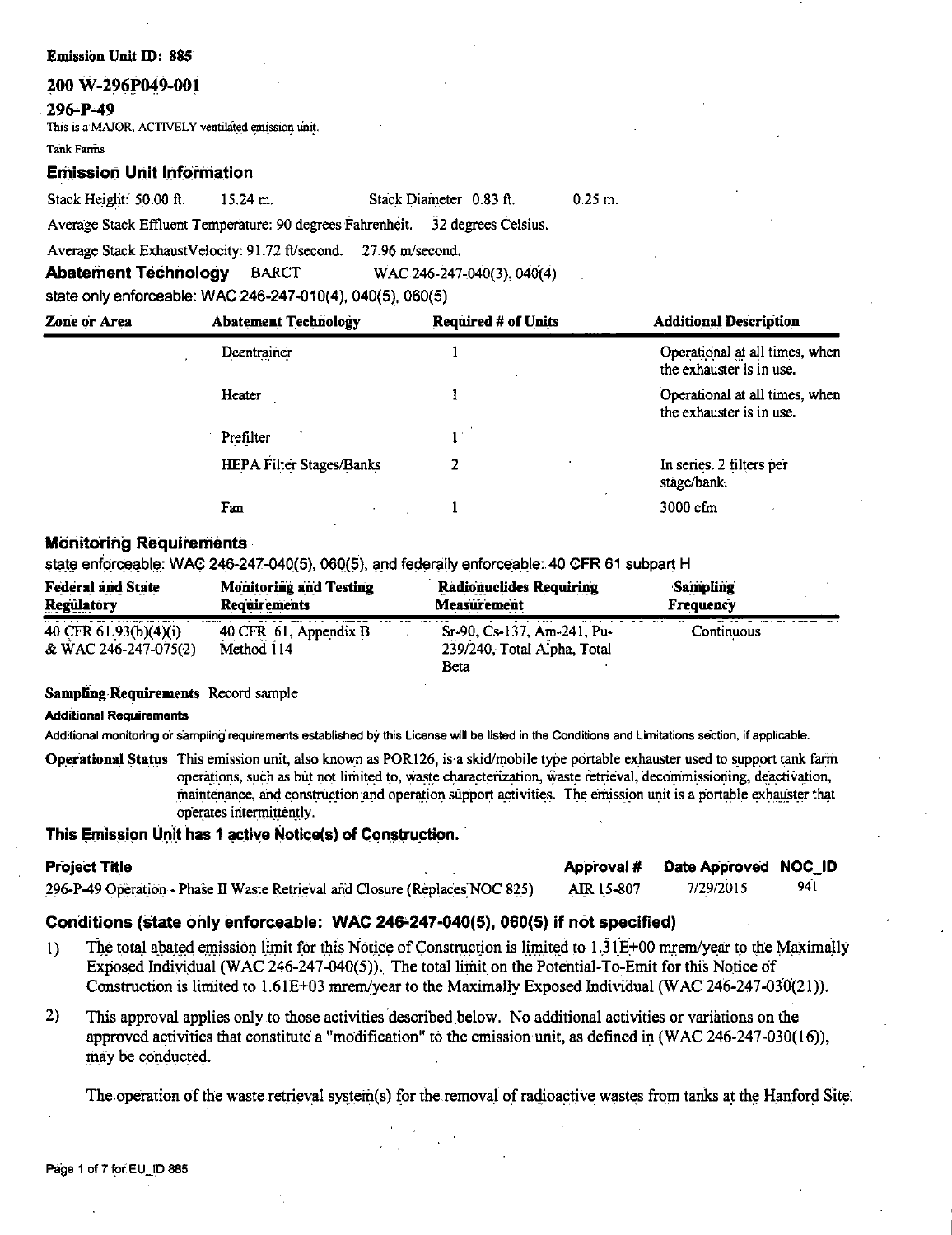## SALTCAKE DISSOLUTION WASTE RETRIEVAL SYSTEM

The saltcake dissolution waste retrieval system may be used to retrieve soluble saltcake waste. This method retrieves the soluble portion of the waste only, resulting in very few of the solids being pumped from the tank. The saltcake dissolution waste retrieval system deployed is for water, chemical agent, or catalyst liquid to be added to the tank using a variety of spray nozzles or "sprinklers". The approach is to sprinkle the waste surface with water, chemical agent, or catalyst liquid. The added water, chemical agent, or catalyst liquid must stay in contact with the saltcake for a long enough period of time for the brine to become saturated. Once the brine is saturated, it is pumped to a receiver tank, staging tank, storage double shell tank (DST), or other staging/storage vessel associated with the supplemental treatment, packaging, or disposal. Salt solution will be removed using the existing saltwell pump or other pump placed into the tank.

A tank not equipped with a saltwell pump, a transfer pump (progressive cavity, vertical turbine) can be installed and operated.

Remotely directablewater distribution devices will be located in risers spaced as far apart as practical. A. combination of spraying waster, chemical agent, or catalyst liquid to dissolve the saltcake can be used in conjunction with directing a flow of water or recirculating water at the waste to move it to the pump suction to allow the pumping of waste from the tank. Recirculated waste from the pump may be sent back to the.tank as an alternative to using water to direct dissolution waste to the pump suction.

## MODIFIED SLUICING WASTE RETRIEVAL SYSTEM

Modified sluicing can be used for some waste retrieval. Modified sluicing is the introduction of liquid at low to moderate pressures and volumes into the waste. The liquid dissolves and breaks apart solid materials and suspends them in the waste slurry. A transfer pump installed in the tank provides the motive force to transfer the liquid slurry to a receiver tank.

Modified sluicing introduces sluice liquid in a controlled fashion using multiple sluicing nozzles at varying pressures and flows, then pumps out the resultant waste slurry. This maintains minimal liquid inventories within the tank at all times. The liquids that could be used fu modified sluicing fuclude water, recirculated supernatant/water from the receiving DST, recirculated supernatant/water, chemical agent, or catalyst liquid.

## VACUUM WASTE RETRIEVAL SYSTEM

A vacuum waste retrieval system can be used for waste retrieval activities. The vacuum waste retrieval system is introduced into the tanks by means of an articulating mast system (AMS). The AMS has a horizontal reach and rotational capabilities of 360 degrees. The AMS has a retracted position and can be extended vertically. Air is mixed at the suction end of the AMS enabling the required vertical lift for the waste to a topside receiver tank, batch vessel, or a staging single shell tank (SST), storage DST, or other staging/storage vessels associated with supplemental treatment, packaging, or disposal.

The AMS will be deployed through and attached to standard riser flanges that are available on the tanks. Cameras can also be installed in other risers for in-tank viewing and control of the AMS.

For the 200-series tanks in the 241-C, 241-U, 241-B, and 241-T Tank Farms, a vacuum retrieval process tank, staging tank, staging SST, storage DST, or other staging/storage vessel will be deployed. The receiver tank will receive waste in batches from whichever tank is connected into the vacuum retrieval system. The vacuum pressure used to draw up the waste from the tank to the receiver tank is relieved back into the tank being retrieved.

## MOBILE RETRIEVAL SYSTEM

A Mobile Retrieval System (MRS) can be used to retrieve waste from some tanks. The MRS consists of two intank systems. The first is a robotic crawler inserted through- one riser the second is an AMS inserted through a second riser. The AMS retrieves the sludge from the tank using a vacuum with assisting pneumatic conveyance. The AMS vacuum tube has a horizontal reach and can be extended to the bottom of the tank. The arm rotates 360

Page 2 of 7 for EU\_ID 885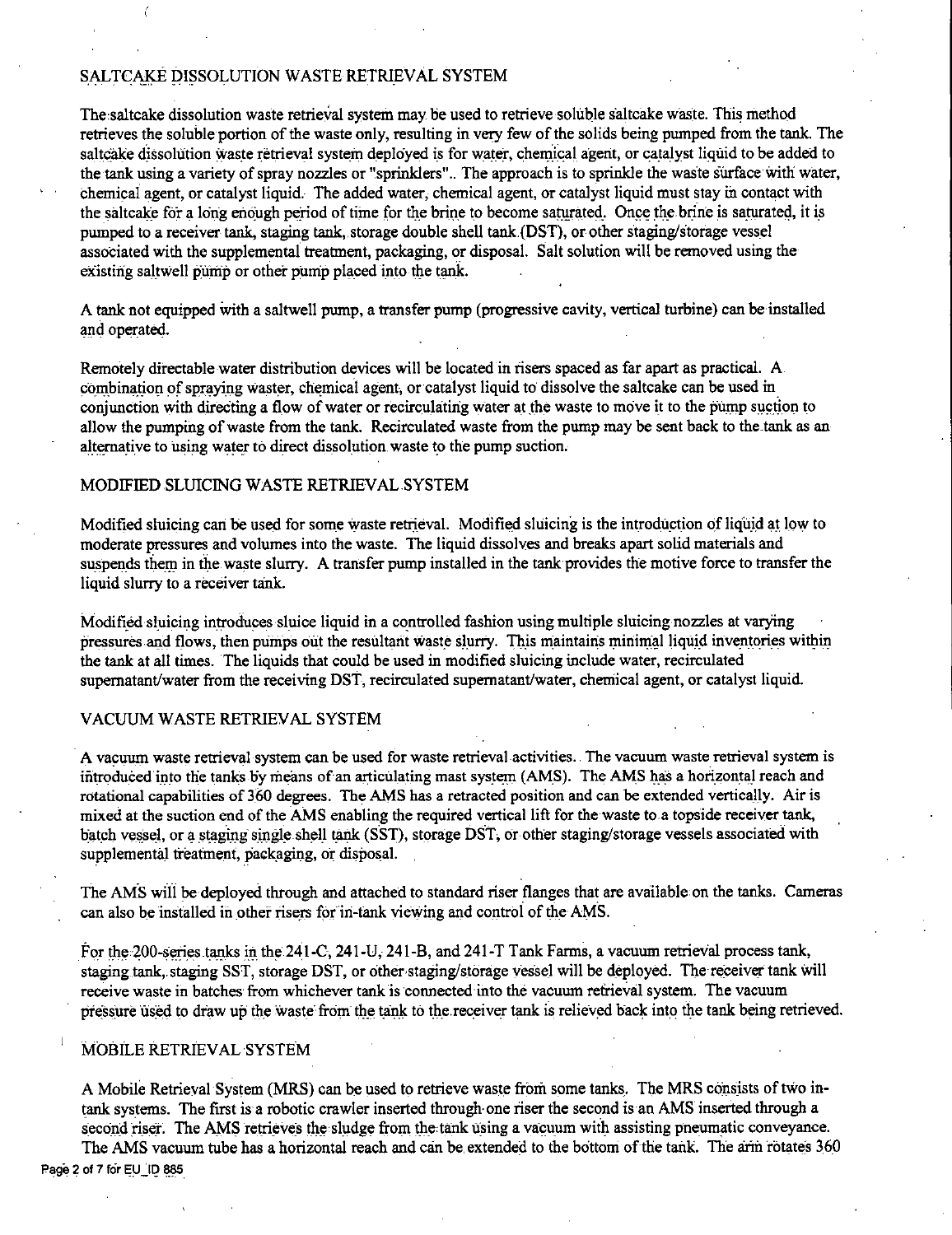degrees. The vacuum will be directed through the AMS in the tank to the end effector, which is in contact with the waste. The pneumatic conveyance-assisted vacuum retrieval system will draw the waste up through the vacuum to the waste vessel in the'vessel skid in batches. The AMS is then valved out while the waste vessel is emptied and pumped out through the over ground transfer lines to a DST, a staging SST, or other treatment/disposal options. When the waste vesselis nearly empty, the transfer line will be valved out and the AMS will be valved back in and another batch of waste will be removed from the tank. This process will be repeated until waste near the center of the tank is removed. The robotic crawler will be remotely controlled to move and/or wash waste toward the center of the tank.

## MOBILE ARM RETRIEVAL SYSTEM

The Mobile Ann Retrieval System (MARS) is a waste retrievalsystem used to retrieve waste. The·MARS employs rwo design options similar to currently permitted systems: 1) a sluicing retrieval option which is intended for retrieval of non leaker tanks, and 2) a vacuum retrieval option is intended for retrieval of assumed leaker tanks.- Both options use an arm and sluicing jets and/or a high pressure water scarifier to break up the waste. The sluicer uses waste supernatant recycled from the DST to form a liquid jet using a nozzle. The scarifier uses filtered, pressurized water that comes from a high pressure water skid.

*r*  (

The equipment portion of the MARS includes a vertical, carbon steel mast (square cross section) as the main structural member. Attached to the vertical mast is a carbon fiber robotic arm. The arm is attached to a traveler that raises and lowers the arm relative to the vertical mast. The arm rotates 360 degrees - 380 degrees on a turntable located in the pit box. The arm also pivots up and down from an elbow at the traveler (hydraulic system) and extends and retracts (hydraulic system). The end of the arm articulates. The arm thus provides for a large range of motion such that the sluicing devices (recycle sluicer, water scarifier) located at the end of the arm can aim at most portions of the tank and from varying (e.g., short) distances.

The containment box which encloses the MARS will be ventilated by two parallel installed radial filters. The purpose of these filters is to minimize contamination from migrating up from the tank-into the containment box via the open space on the large riser during retrieval operations. Minimization of contamination inside the containment box is desired should entry into the box ever be required for repairs .. Inflow through these filters during retrieval is estimated to reach up to 60 cubic feet per minute (cfm). A valve will be installed between the filters and the containment box so filters can be isolated from the box. However, because the location of the valve will be approximately 12 feet above ground and difficult to reach without properly installed and inspected scaffolding, the valve will be left open at all times until retrieval of the tank is complete. Once retrieval is complete the valve will be closed.

## REMOTE WATER LANCE

The completion of tank retrieval may also be aided by a Remote Water Lance (RWL) that is a high pressure water device, or hydro laser. Alternatively, a High Pressure Mixer (HPM) may be used in the same capacity. The systems will consist of both ex-tank and in-tank components. The ex-tank components will be comprised of; high pressure systems, operating controls, cables, and hoses. The in-tank components will be comprised of; umbilical, in-tank vehicle, high pressure  $nozzle(s)$ , or the high pressure mixer.

The high pressure water systems will provide the water at the desired pressure, not to exceed 37,000 psig. A conditioning system will.be used to filter the raw water entering the skid to ensure that no abrasive materials are entrained in the water. The water volumetric flow rate will be on the order of 4 to 18 gpm for the HPM and from 6 to 15 gpm for the RWL. The operating controls will be located in a control trailer outside of the farm fence. The cables and hoses will connect hydraulically powered in-tank vehicle with the ex-tank controls and water skid via the umbilical. The HPM consists of an adjustable height pipe with two pairs of opposed, high pressure, low volume water orifices located on the bottom of the pipe. The mixer is capable of being rotated 360 degrees and has an adjustable height range of approximately 7 feet. The positioning of the mixer is performed remotely using a hydraulic system. Additionally, the mixer has a single orifice on the bottom of the unit that can be used as an operational or installation aid. The in-tank vehicle will house one to four high pressure water nozzles. The RWL will be operated with the nozzle submerged to avoid aerosols in the tank. A rupture disc will be used to prevent reaching pressures above 37,000 psig.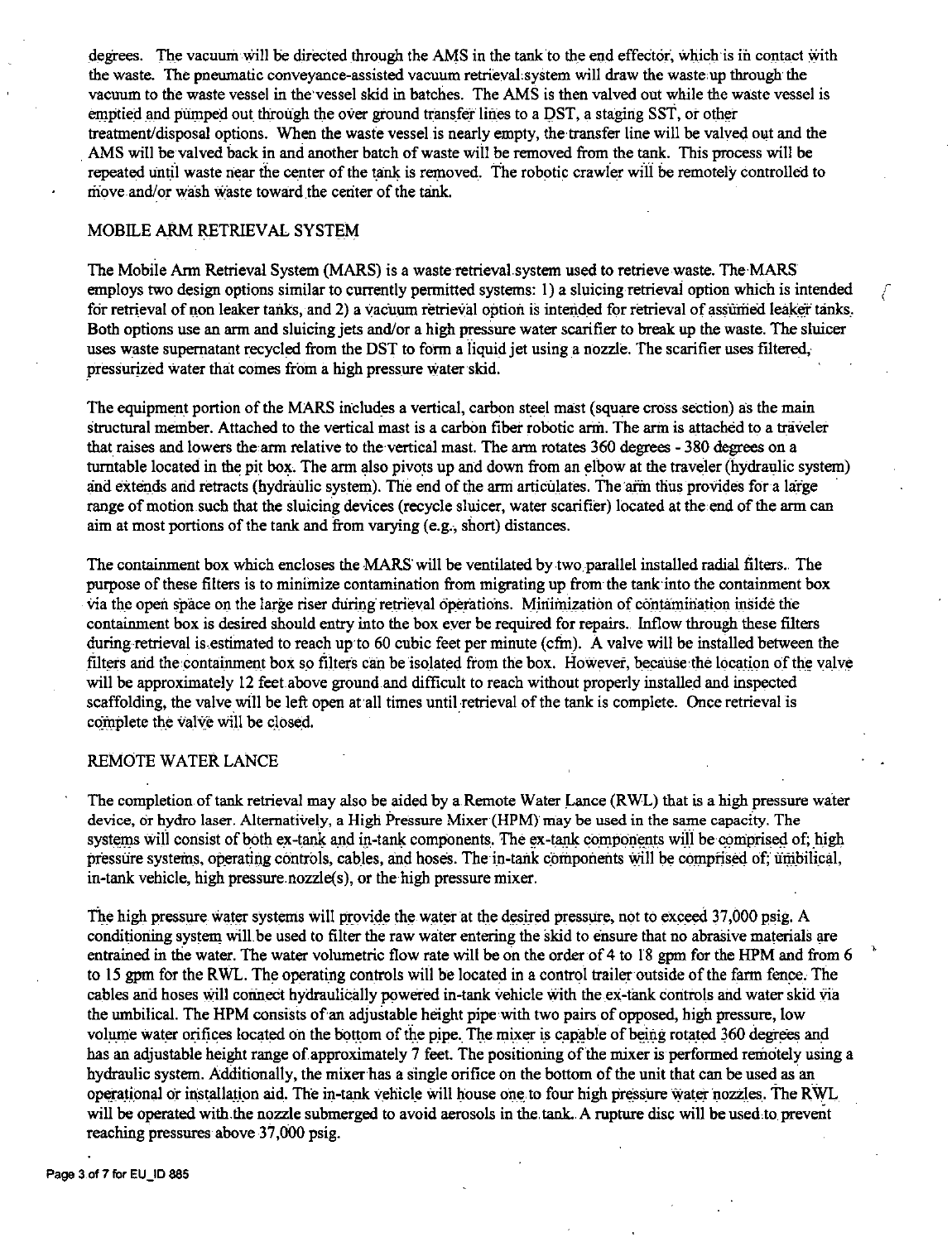## 3) The Annual Possession Quantity is limited to the following radionuclides (Curies/year):

### $Ac - 227$

Contributes less than 0.1 mrem/yr to the MEI, and represents less than 10% of the unabated PTE and represents less than 25% of the abated dose.

### $Ba - 137$  m

Contributes less than 0.1 mrem/yr to the MEI, and represents less than 10% of the unabated PTE and represents less than 25% of the abated dose.

### $Cm - 242$

Contributes less than 0.1 mrem/yr to the MEI, and represents less than 10% of the unabated PTE and represents less than 25% of the abated dose.

### $Co - 60$

Contributes less than 0.1 mrem/vr to the MEI, and represents less than 10% of the unabated PTE and represents less than 25% of the abated dose.

#### Fu - 152

Contributes less than 0.1 mrem/vr to the MEI, and represents less than 10% of the unabated PTE and represents less than 25% of the abated dose.

### $H - 3$

Contributes less than 0.1 mrem/yr to the MEI, and represents less than 10% of the unabated PTE and represents less than 25% of the abated dose.

#### Ni - 59

Contributes less than 0.1 mrem/yr to the MEI, and represents less than 10% of the unabated PTE and represents less than 25% of the abated dose.

#### Pa - 231

Contributes less than 0.1 mrem/vr to the MEI, and represents less than 10% of the unabated PTE and represents less than 25% of the abated dose.

#### Pu - 240

 $1.20E + 02$ 

Contributes GREATER than 0.1 mrem/yr to the MEI and represents greater than 10% of the unabated PTE

### Ra - 226

Contributes less than 0.1 mrem/vr to the MEI, and represents less than 10% of the unabated PTE and represents less than 25% of the abated dose.

#### Sh - 125

Contributes less than 0.1 mrem/yr to the MEI, and represents less than 10% of the unabated PTE and represents less than 25% of the abated dose.

#### Sn - 126

Contributes less than 0.1 mrem/yr to the MEI, and represents less than 10% of the unabated PTE and represents less than 25% of the abated dose.

#### Th - 229

Contributes less than 0.1 mrem/vr to the MEI, and represents less than 10% of the unabated PTE and represents less than 25% of the abated dose.

Am - 241

Am - 243

Contributes GREATER than 0.1 mrem/yr to the MEI and represents greater than 10% of the unabated PTE

### $C - 14$

Contributes less than 0.1 mrem/yr to the MEI, and represents less than 10% of the unabated PTE and represents less than 25% of the abated dose.

## $Cm - 243$

Contributes less than 0.1 mrem/yr to the MEI, and represents less than 10% of the unabated PTE and represents less than 25% of the abated dose.

## Cs - 134

Contributes less than 0.1 mrem/vr to the MEI, and represents less than 10% of the unabated PTE and represents less than 25% of the abated dose.

### Eu - 154

Contributes less than 0.1 mrem/vr to the MEI, and represents less than 10% of the unabated PTE and represents less than 25% of the abated dose.

### $1 - 129$

Contributes less than 0.1 mrem/yr to the MEI, and represents less than 10% of the unabated PTE and represents less than 25% of the abated dose.

#### Ni - 63

Contributes less than 0.1 mrem/yr to the MEI, and represents less than 10% of the unabated PTE and represents less than 25% of the abated dose.

### Pu - 238

Contributes less than 0.1 mrem/yr to the MEI, and represents less than 10% of the unabated PTE and represents less than 25% of the abated dose.

#### Pu - 241

Contributes less than 0.1 mrem/vr to the MEI, and represents less than 10% of the unabated PTE and represents less than 25% of the abated dose.

### Ra - 228

Contributes less than 0.1 mrem/yr to the MEI, and represents less than 10% of the unabated PTE and represents less than 25% of the abated dose.

#### Se - 79

Contributes less than 0.1 mrem/yr to the MEI, and represents less than 10% of the unabated PTE and represents less than 25% of the abated dose.

 $Sr - 90$  $5.50E + 06$ 

Contributes GREATER than 0.1 mrem/yr to the MEI and represents greater than 10% of the unabated PTE

### Th - 232

Contributes less than 0.1 mrem/yr to the MEI, and represents less than 10% of the unabated PTE and represents less than 25% of the abated dose.

Contributes less than 0.1 mrem/yr to

the MEI, and represents less than 10% of the unabated PTE and represents less than 25% of the abated dose.

### Cd - 113 m

Contributes less than 0.1 mrem/vr to the MEI, and represents less than 10% of the unabated PTE and represents less than 25% of the abated dose.

### Cm - 244

Contributes less than 0.1 mrem/yr to the MEI, and represents less than 10% of the unabated PTE and represents less than 25% of the abated dose.

 $Cs - 137$ 

Contributes GREATER than 0.1 mrem/yr to the MEI and represents greater than 10% of the unabated PTE

 $2.10F + 06$ 

 $5.30E + 03$ 

### $F_{II}$  = 155

Contributes less than 0.1 mrem/vr to the MEI, and represents less than 10% of the unabated PTE and represents less than 25% of the abated dose.

### $Nh-93$  m

Contributes less than 0.1 mrem/yr to the MEI, and represents less than 10% of the unabated PTE and represents less than 25% of the abated dose.

### No - 237

 $Pu - 239$ 

Contributes less than 0.1 mrem/yr to the MEI, and represents less than 10% of the unabated PTE and represents less than 25% of the abated dose.

Contributes GREATER than 0.1 mrem/vr to the MEI and represents greater than 10% of the unabated PTE

### $Pu - 242$

Contributes less than 0.1 mrem/vr to the MEI, and represents less than 10% of the unabated PTE and represents less than 25% of the abated dose.

#### Ru - 106

Contributes less than 0.1 mrem/vr to the MEI, and represents less than 10% of the unabated PTE and represents less than 25% of the abated dose.

#### Sm - 151

Contributes less than 0.1 mrem/yr to the MEI, and represents less than 10% of the unabated PTE and represents less than 25% of the abated dose.

### Tc-99

Contributes less than 0.1 mrem/yr to the MEI, and represents less than 10% of the unabated PTE and represents less than 25% of the abated dose.

#### $U - 232$

Contributes less than 0.1 mrem/vr to the MEI, and represents less than 10% of the unabated PTE and represents less than 25% of the abated dose.

 $2.30E + 04$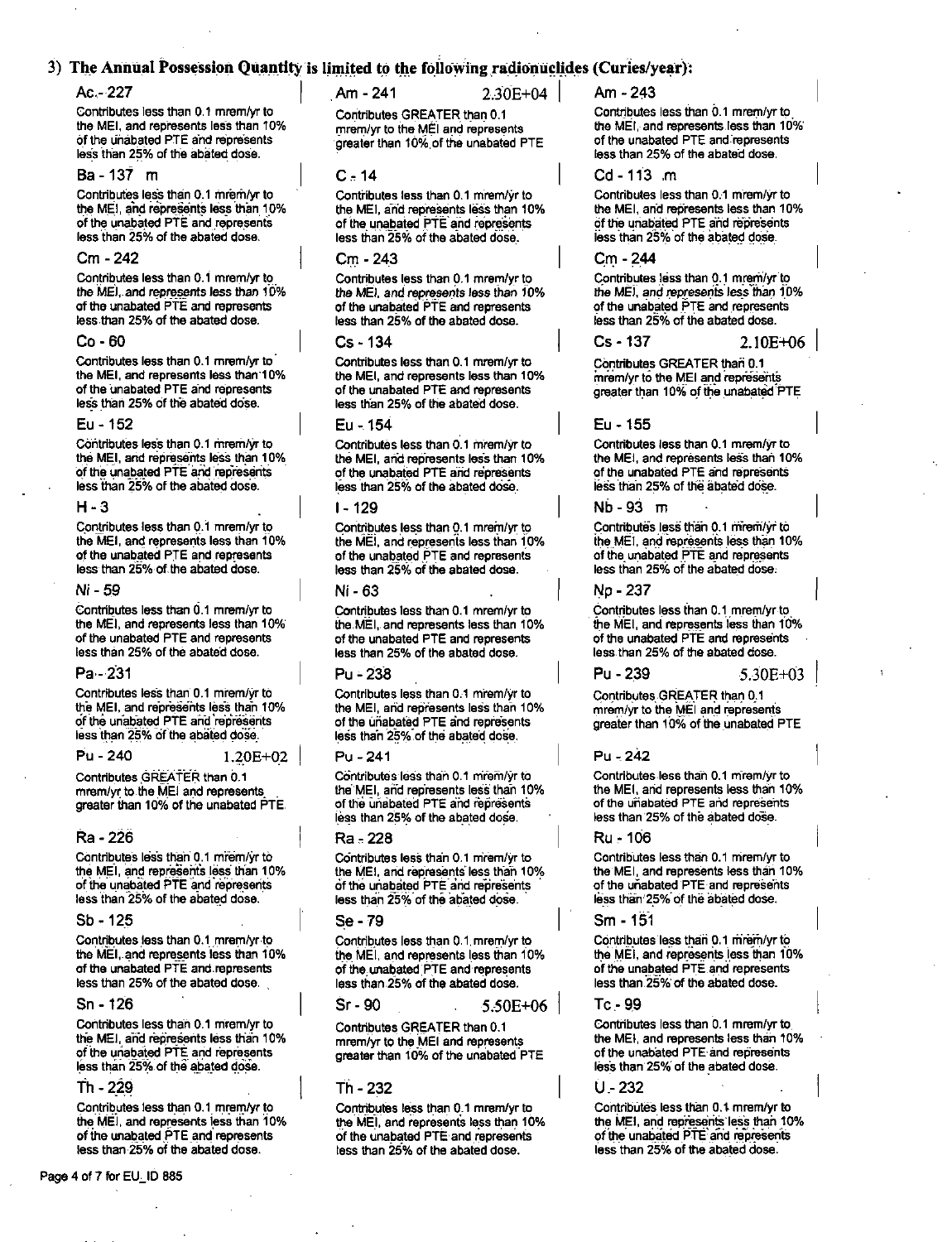## $U - 233$

Contributes less than 0.1 mrem/vr to the MEI, and represents less than 10% of the unabated PTE and represents less than 25% of the abated dose.

 $U - 236$ 

Contributes less than 0.1 mrem/vr.to the MEI, and represents less than 10% of the unabated PTE and represents less than 25% of the abated dose.

## Zr - 93

Contributes less than 0.1 mrem/yr.to the MEI, and represents less than 10% of the unabated PTE and represents less than 25% of the abated dose.

#### $\boldsymbol{A}$ RELEASE RATES-WDOH Log Approval

 $U - 234$ 

Contributes less than 0.1 mrem/yr to the MEI, and represents less than 10% of the unabated PTE and represents less than 25% of the abated dose.

 $11 - 238$ 

Contributes less than 0.1 mrem/yr to the MEI, and represents less than 10% of the unabated PTE and represents less than 25% of the abated dose.

## $U - 235$

Contributes less than 0.1 mrem/vr to the MEI, and represents less than 10% of the unabated PTE and represents less than 25% of the abated dose.

**v** - an

Contributes less than 0.1 mrem/yr to the MEI, and represents less than 10% of the unabated PTE and represents less than 25% of the abated dose.

The annual possession quantity (APO) shall be tracked on a WDOH approved log. WDOH authorizes approval of the Tank Waste Information Network System (TWINS) as the logging mechanism for APOs of radionuclide source terms (WAC 246-247-080(7)).

 $5)$ WDOH ALTERNATE APPROVAL-Release Fractions

WDOH accepts that the PTE calculation shall be based on the inventory of material to be managed (tank inventory and supernate) using the release fraction for the tank inventory of 1.0 E-3 for tank inventory and 8.0 E-5 for supernate (WAC 246-247-040(5) and WAC 246-247-060(5)).

#### $6)$ WDOH ALTERNATE APPROVAL-Non Destructive Analysis Method

A pre-operational Non Destructive Analysis (NDA) of the exhauster(s) HEPA filters and a post-operational NDA will be performed the first time each of the four waste retrieval methods (mobile retrieval system, vacuum retrieval, supernatant sluicing, and saltcake dissolution with supernatant) when placed into service. The post-operational NDA should occur after one cycle or phase of waste retrieval operation is completed, a method replaces another method during a cycle/phase or six months from the in-service date, whichever occurs first. The facility may opt to replace the exhauster's HEPA filters prior to placing a new waste retrieval method in service and eliminate the preoperational NDA (WAC 246-247-040(5), WAC 246-247-060(5), and WAC 246-247-075(4)).

WDOH ALTERNATE APPROVAL-Standards 7)

General WAC 246-247 technology standard exemptions justified and documented in RPP-19233, WAC 246-247 technology standard exemption justification for waste tank ventilation systems, may be applied to Phase II NOC retrieval exhauster operations. (WAC 246-247-040(5) and WAC 246-247-060(5)).

 $8)$ WDOH NOTIFICATION-Leak Testing Cannot be Performed If new or altered section of ductwork cannot be tested due to tie-ins, WDOH will be notified (WAC 246-247-040(5) and WAC 246-247-060(5)).

- 9) WDOH NOTIFICATION-Change in PTE Calculations The department will be notified if radionuclides other than Cs-137, Sr-90, Pu-239/240, and Am-241 are identified that contribute greater than 10% of the PTE or greater than 0.1 mrem/yr TEDE to the MEI when a unit is deployed or redeployed (WAC 246-247-040(5) and WAC 246-247-110(8)).
- WDOH NOTIFICATIONS-Differential Pressure Out of Range  $10<sub>1</sub>$ The differential pressure readings for the pre-filters and both stages of HEPA filters shall be monitored recorded and trended a minimum of weekly. The exhaust system will be configured to automatically shut down at 5.9 inches of water (or less) pressure differential across the HEPA filter(s) for the first filter in series or multiple filters in series as indicated by the local readout. If the final HEPA filter in the system exceeds 5.9 inches of water pressure differential across the filter, the cause will be determined and WDOH will be notified through normal established channels (WAC 246-247-040(5) and WAC 246-247-060(5)).
- WDOH NOTIFICATION-Retrieval Under Passive Ventilation Contitions  $11)$ Retrieval activities shall occur under passive ventilation only when an exhauster can no longer be operated on a single shell tank due to structural concerns. The justification for structural concerns with the single shell tank shall be documented and provided to WDOH upon request. (WAC 246-247-040(5) and WAC 246-247-060(5))

 $12)$ WDOH NOTIFICATIONS-High Reading on Weekly Smear Surveys Monitoring of breather filters during retrieval activities shall consist of weekly smear surveys on the inside surface of the ducting and downstream of the HEPA filter or on the outside of the screen covering the outlet of the vent. Levels above 10,000 dpm/100cm2 beta/gamma and 200 dpm/100cm2 alpha shall be reported to WDOH. (WAC

Page 5 of 7 for EU\_ID 885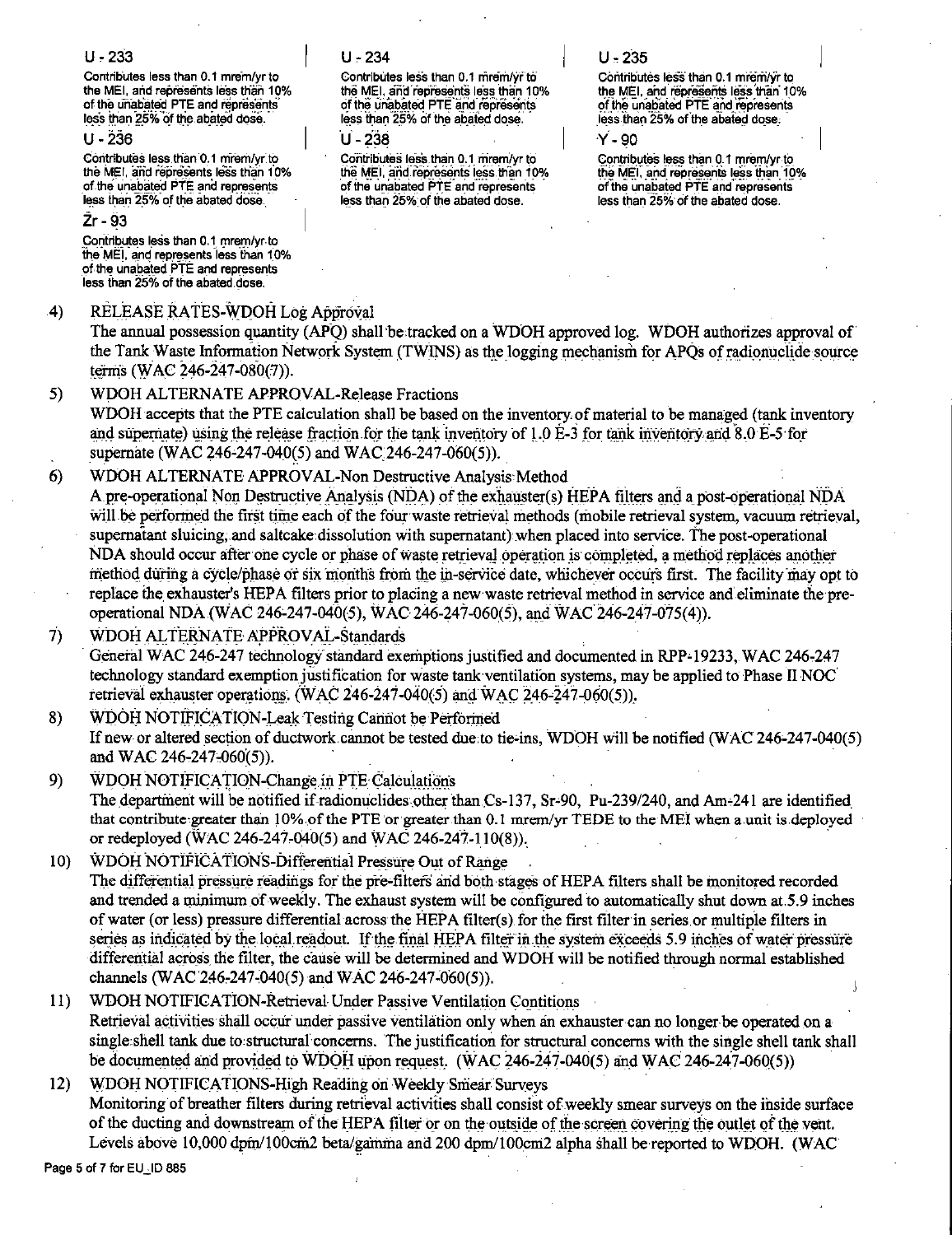246-247-040(5) and WAC 246-247-060(5))

STANDARDS-Startup Leak Testing  $13)$ 

New or altered sections of ductwork shall be leak tested in accordance with the requirements of ASME AG-1 Section SA prior to use. Normal maintenance of the system (e.g., replacing gaskets, replacement of in kind components, flow profile analysis in the ductwork, air sampling from test ports in the duct, and demister flushing) are not considered to be alteration (WAC 246-247-040(5), WAC 246-247-060(5), and WAC 246-247-075(2)).

 $14)$ **STANDARDS-Stack Monitoring Systems** 

The emission unit stack monitoring system shall meet the requirements of ANSI/HPS N13.1-1999 including the stack monitoring system inspection requirements also referenced in 40 CFR 61 App. B. Method 114. Table 2-Maintenance, Calibration, and Field check requirements (WAC 246-247-040(5), WAC 246-247-060(5), and WAC 246-247-075(2)).

ABATEMENT TECHNOLOGY-HEPA Filter Testing  $15)$ 

The HEPA filters are in-place leak tested annually in accordance with a written procedure that addresses testing and visual inspections based on ASME N510 and ASME N511, and shall have a minimum efficiency of 99.95% (WAC 246-247-040(5), WAC 246-247-060(5), and WAC 246-247-075(2)).

In addition, the following conditions require in-place leak testing of the HEPA filters (the filter system to be retested):

**HEPA** filter replacement

•Relocating the ventilation system exhauster

- ABATEMENT TECHNOLOGY-Filter Protection  $16<sup>2</sup>$ The relative humidity shall be maintained below 70%. If the relative humidity cannot be directly measured, the ventilation system exhauster operating temperature will be monitored daily to ensure that the appropriate temperature is maintained, based on psychometric charts and engineering calculations, so that the relative humidity remains below 70%. Daily Monitoring is not required over weekends and holidays when no waste disturbing activities are occurring (WAC 246-247-040(5) and WAC 246-247-060(5)).
- ABATEMENT TECHNOLOGY-Temperature Values in the Airstream  $17)$ The airstream temperature is also monitored to verify that it is below the 200°F limit established for continuous operation and  $250^{\circ}$  limits established for periodic operation to protect the HEPA filters (WAC 246-247-040(5)).
- ABATEMENT TECHNOLOGY-Ductwork Insulation  $18<sub>1</sub>$ All ventilation ductwork from the exit of the tank to the inlet of the exhauster filter housing, shall be insulated (WAC 246-247-040(5) and WAC 246-247-060(5)).
- $19<sub>l</sub>$ ABATEMENT TECHNOLOGY-Ventilation System Exhauster Suspension from Active Service The following will be implemented when a ventilation system exhauster that has been connected to a radioactive source is shut down and placed in suspension from active service. The following items will be completed 90 days after suspension from active service. Suspension from active service begins when the permit required preventative maintenance tasks are suspended or 365 days from the last day of operation, whichever is sooner.

•Isolate (e.g., valve or blank off) the ventilation system exhauster unit from the source of radioactivity. . Isolate  $(e, g,$ , valve or blank off) the source of radioactivity  $(e, g,$ , fank) or establish an alternative flow path through a registered emission point (e.g., passive filter or powered exhauster).

•Isolate the flow path downstream of the last stage of HEPA filtration by capping the stack or alternative location if the stack has been removed.

•Provide written notification to WDOH documenting completion of the above.

During suspension from active service, the monitoring and associated recordkeeping are not required to be conducted. In addition, the abatement and monitoring system testing (e.g., aerosol testing of the HEPA filters), maintenance, calibration, field checks, and the associated recordkeeping are not required to be conducted (WAC 246-247-040(5)) and (WAC 246-247-060(5)).

ABATEMENT TECHNOLOGY-Ventilation System Exhauster Return to Active Service  $20)$ 

The ventilation system exhauster will be evaluated for its ability to meet the regulatory requirements to operate prior to placing the exhauster back in service:

•Verify that parts removed during suspension from active service have been replaced-in-kind and the unit has been returned to full function.

•Conduct abatement and monitoring system inspections and field checks.

·Verify that the abatement and monitoring system testing, maintenance, and calibration have been completed. (Note: some testing, maintenance, and calibration can only be completed when the exhauster is running.) The CAM and sampling system are to be operated during aerosol testing.